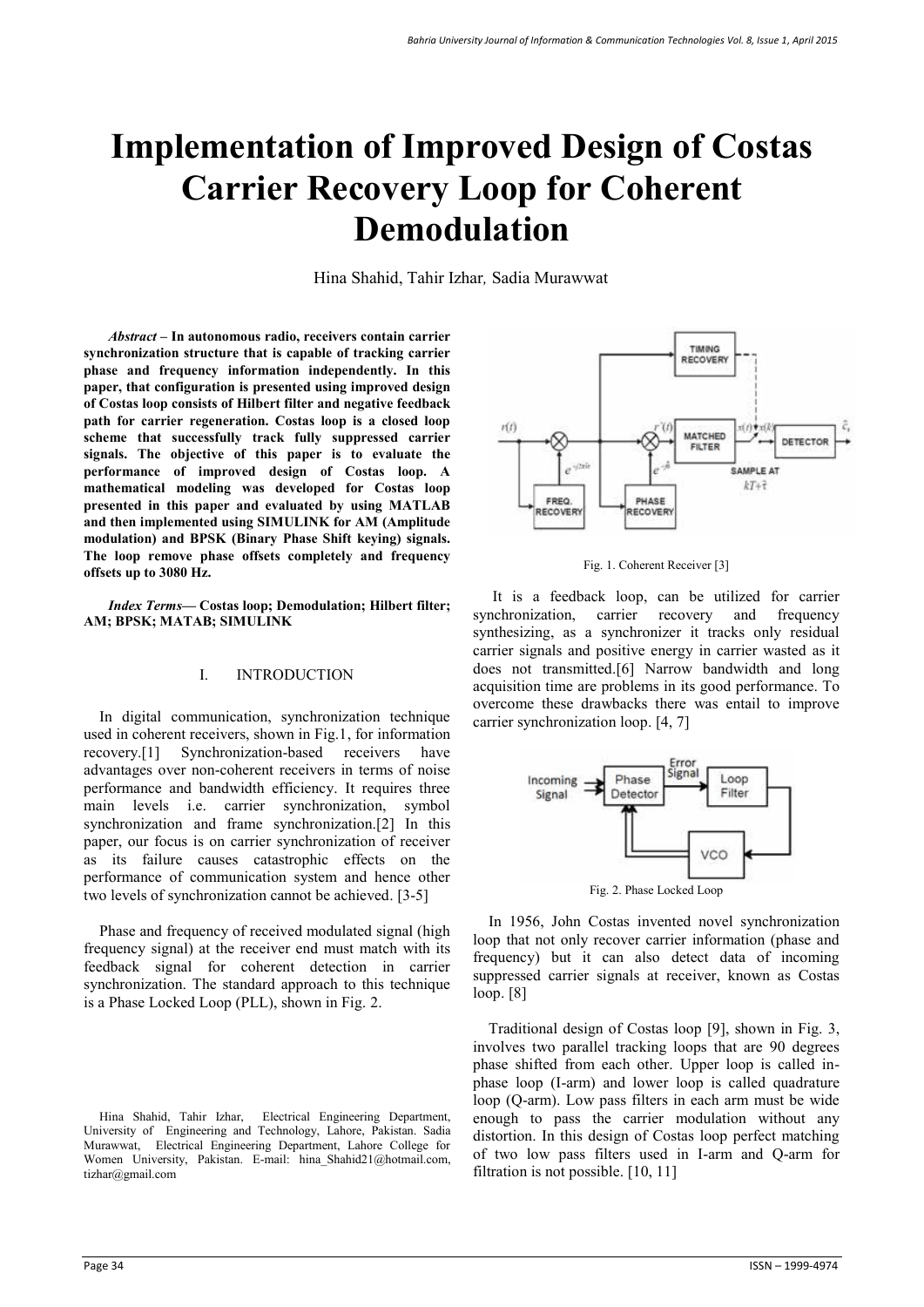

Fig. 3. Costas Loop [9]

There are three types of Costas loop with respects to integrator in its feedback path

- 1st order Costas loop
- 2nd order Costas loop
- 3rd order Costas loop

In [12], a modified design of 2nd order Costas loop, shown in Fig.4, is presented that replaces two arm filters with Hilbert filter and carrier is regenerated using feedback path. 2nd order Costas loop has an ability to track not only phase (1st order) of incoming modulated signal as well as constant frequency offset (2nd order). [13]

In this paper, implementation of 2nd order Costas loop is presented for high data rate signals.



Fig. 4. Improved Design of Costas Loop

## II. WORKING PRINCIPLE OF IMPROVED DESIGN

The received signal at input side of Costas loop , shown in Fig 4, passes from Hilbert filter that transformed this signal into its analytical form and this analytical signal is multiplied by a complex exponential  $exp(-j\omega_c t)$  that is form by using an estimate of the carrier signal's frequency and phase.[14] Hilbert filter, analytical signal and complex envelope are explained here one by one.

### *A. Hilbert Filter*

Hilbert filter imparts a  $-\pi/2$  (-90°) phase shift in the input signal without modifying the magnitude of the input signal. Mathematically it expressed in (1).

$$
H(\cos \alpha) = \sin \alpha \tag{1}
$$

The Hilbert filter has been introduced is the key to generate analytic signals in number of Digital Signal Processing (DSP) applications.

#### *B. Analytical Signal*

Analytical signal, shown in Fig. 5, is defined as the original signal (incoming signal) plus j times the hilbert transform of original signal. In the frequency domain, the construction of an analytic signal has the effect of eliminating the negative frequency components of original signal and doubling the positive frequency components.



#### *C. Complex Envelop*

The complex envelope is formed by multiplying the analytical signal by the complex exponential exp  $(-j\omega_c t)$  $θ_2$ ), where  $ω_0$  and  $θ_2$  are the loop's estimate of the carrier frequency and carrier phase respectively. Complex signal in the frequency domain is shown in Fig. 6.



If the frequency and phase of carrier estimated accurately, the real components of the complex envelope represent the message signal. [15]

## III. MATHEMATICAL MODELING

To evaluate the performance of costas loop, shown in Fig. 4, mathematical modeling is developed that starts with incoming signal  $x(nTs)$  at the input side of Costas loop.

$$
x(nTs) = A_c \, m(nTs) \cos(\omega_c nTs + \theta_1) \tag{2}
$$

Where,  $\omega_c$  is the carrier frequency and  $\theta_1$  is a phase angle. This incoming signal (2) passes from Hilbert filter of Costas loop that generate -90° shifted signal expressed in (3);

$$
H[x(nTs)] = h(nTs) = jA_c \, m(nTs) \sin(\omega_c nTs + \theta_1) \tag{3}
$$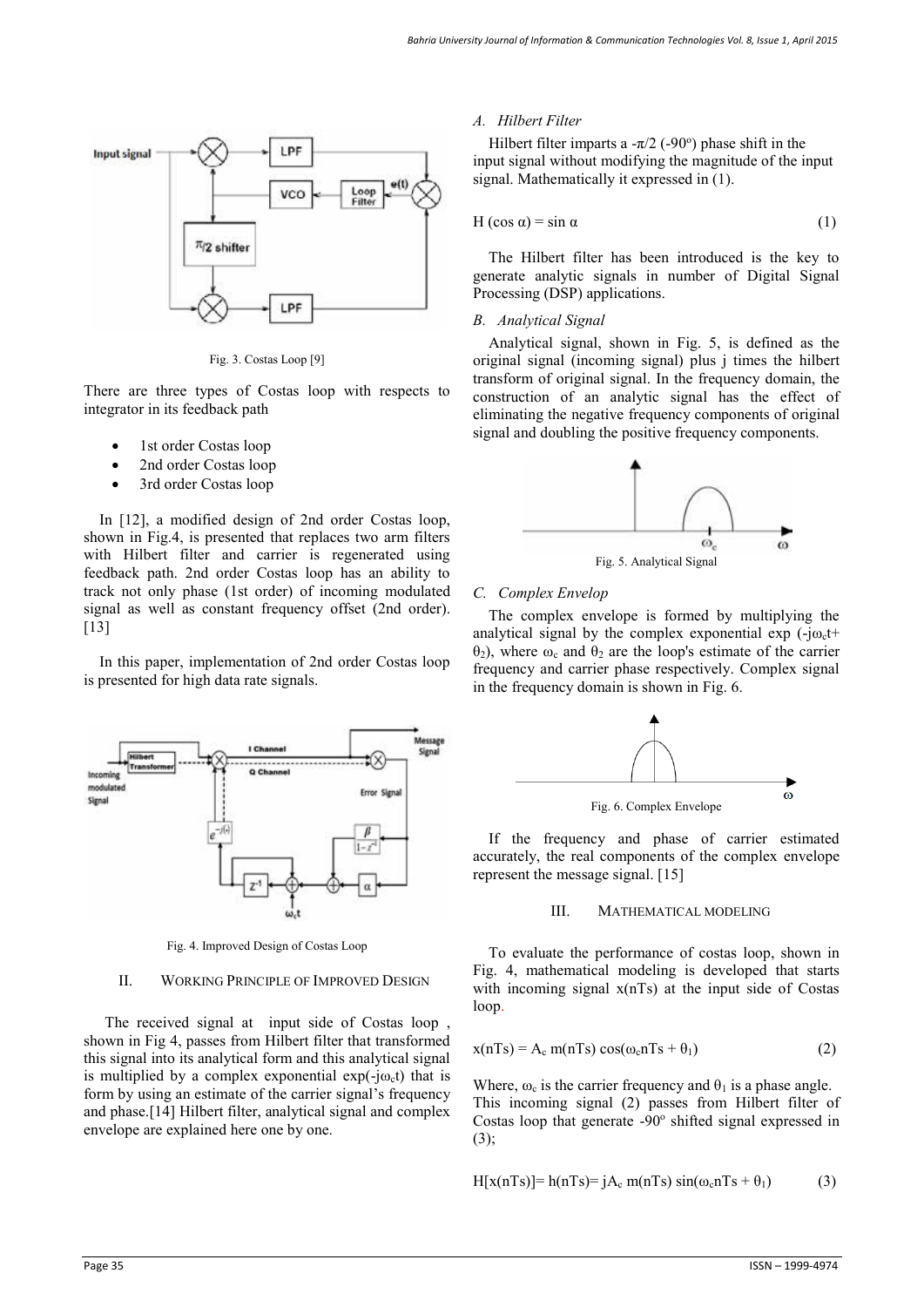Analytic signal of  $(3)$  represented by  $P^+(t)$  can be constructed as

$$
P^{+}(nTs) = x(nTs) + jh(nTs)
$$
\n(4)

$$
P^+(nTs)=A_c \, m(nTs) [\cos(\omega_c nTs+\theta_1) + j\sin(\omega_c nTs+\theta_1)] \qquad (5)
$$

$$
P^{+}(nTs) = A_c \text{ m}(nTs)e^{j(\omega cnT + \theta 1)}
$$
 (6)

Complex envelope is formed by multiplying the analytical signal by the complex exponential  $\exp(-i\omega_c nTs)$  $+ \theta_2$ ) that is the estimate signal generated from feedback path;

$$
C(nTs) = A_c \, m(nTs) \, e^{j(\omega cnTs + \theta 1)} \, e^{-j(\omega cnTs + \theta 2)} \tag{7}
$$

$$
C(nTs)=A_c \; m(nTs) \; e^{\;j[\theta 1-\theta 2]} \tag{8}
$$

$$
C(nTs)=A_c \text{ m}(nTs)[\cos(\theta_1-\theta_2)+j\sin(\theta_1-\theta_2)] \qquad (9)
$$

Where,

$$
Cr(nTs)=A_c m(nTs) \cos(\theta_1-\theta_2) \tag{10}
$$

Real part (I-arm signal)

$$
Ci(nTs)=A_c m(nTs)sin(\theta_1-\theta_2)
$$
\n(11)

Imaginary part (Q-arm signal)

The real and imaginary components of signal pass from Phase detector and generate error signal;

$$
e(nTs) = Cr(nTs) . Ci(nTs)
$$
 (12)

 $e(nTs)=A^2 e^{n^2(nTs)}[cos(\theta_1-\theta_2) * sin(\theta_1-\theta_2)]$  (13)

$$
e(nTs)=1/2[A2c m2(nTs) sin2(\Delta \theta)]
$$
 (14)

Error signal controls regeneration of carrier signal through loop filter. After several iterations phase error  $\Delta\theta$ is reduced and approaches to zero and loop is locked. When the loop is in locking condition, the small angle approximation,  $\sin x=x$ , can be used to accurately approximate  $e(nTs)$ . [16]

$$
e(nTs)=A2_{c} m2(nTs)[\theta1 - \theta2] \qquad (15)
$$

Locked condition of costas loop

 $Cr(nTs) = m(nTs)$  Origional message siganl (16)

 $Ci(nTs) = 0$  (17)

#### IV. LOOP FILTER

Loop filter is key part of Costas loop. Loop filter not only filter the noise in error measurements of phase detector but also track error. Loop filter can be continuous time or discrete time. In this paper, discrete time loop filter, shown in Fig.7, is implemented to track the phase error and frequency error of incoming signal. Loop filter passes low frequency components of the error signal while block the higher frequency components of the error signal. [12, 14]



Fig. 7. Loop Filter

Transfer function of loop filter is found by applying simple control theory and it represented in (18)

$$
H(z) = \frac{k_1 \beta + k_1 \alpha \left(1 - \frac{\alpha}{\alpha + \beta} z^{-1}\right)}{1 - \left\{2 - k_1 \left(\alpha + \beta\right)\right\} z^{-1} + \left(1 - k_1 \alpha\right) z^{-2}}
$$
(18)

The error signal in (14) pass from loop filter and output of loop filter is controlled by its coefficients  $\alpha$  and  $\beta$ , there values can be calculated as

$$
\alpha k_1 = 2\xi \left( \frac{2B_L T_s}{\xi + \frac{1}{4\xi}} \right)
$$
\n(19)

$$
\beta k_1 = \left(\frac{2B_L T_s}{\xi + \frac{1}{4\xi}}\right)^2
$$
\n(20)

Where,  $B_L$  is loop bandwidth and define as "range of frequencies that the loop filter passes".  $\xi$  is the loop damping factor and its optimal value  $\xi$ =0.707 used during implementation of loop.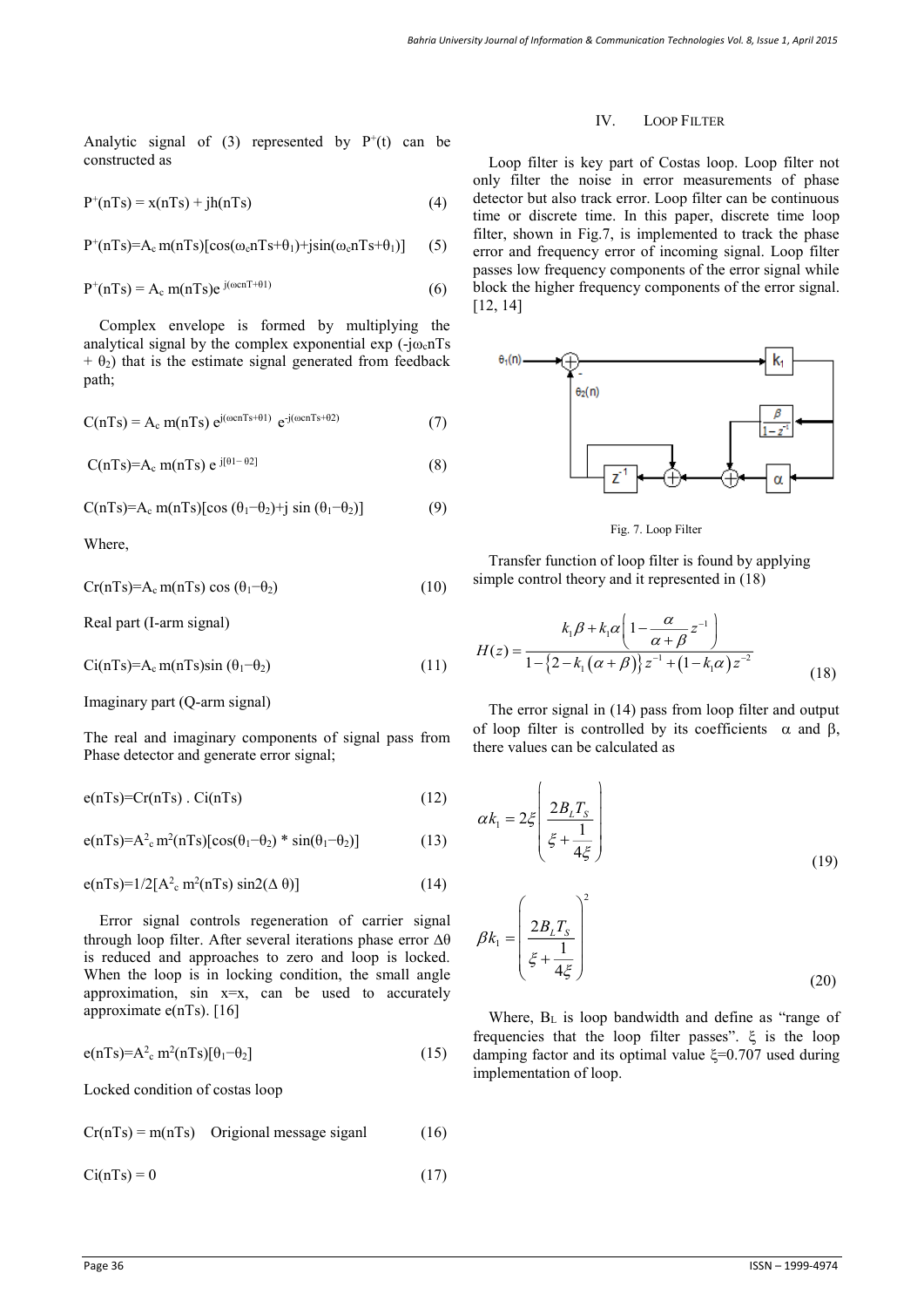## V. VOLTAGE CONTROL OSCILLATOR

In this paper, VCO is completely implemented in discrete time domain by integrating the output of loop filter and complex envelop signal is generated.

## VI. IMPLEMENTATION OF IMPROVED DESIGN

The parameters used to implement Costas loop are summarized in Table I. To evaluate the performance of design of Costas carrier recovery loop presented in this paper, MATLAB software is used. Mathematical modeling presented in III is tested in MATALB for AM and BPSK signals, results shown in Fig. 8 and Fig. 9. Costas loop presented in this paper can handled phase ambiguity very well, this can be seen in Fig. 9 when Qchannel signal (imaginary signal) tried to unlock from loop at 180<sup>°</sup> phase change of input signal but Costas loop will not anti lock and still detect data.

TABLE I. LOOP PARAMETERS

| Symbol      | Parameter        | Value     |
|-------------|------------------|-----------|
| m(nTs)      | Message Signal   | 200 Hz    |
| c(nTs)      | Carrier Signal   | 2000 Hz   |
| $\rm B_{L}$ | Loop bandwidth   | $1000$ Hz |
| <b>Ts</b>   | Sampling Time    | 16000 s   |
| ξ           | Damping Factor   | 0.707     |
| $\alpha$    | Loop Coefficient | 0.33      |
| β           | Loop Coefficient | 0.02778   |
|             |                  |           |



Fig. 8. Demodulation of Input AM signal



Fig. 9. Demodulation of Input BPSK signal

Simulations are used to imitate the behavior of actual hardware. Simulink based model of Costas loop shown in Fig. 10. Externally generated modulated signal, shown in Fig. 11, passes from Hilbert filter that imparts 90°, shown in Fig. 12.



Fig. 10. SIMULINK Model of Design



Fig. 11. Incoming Modulated Signal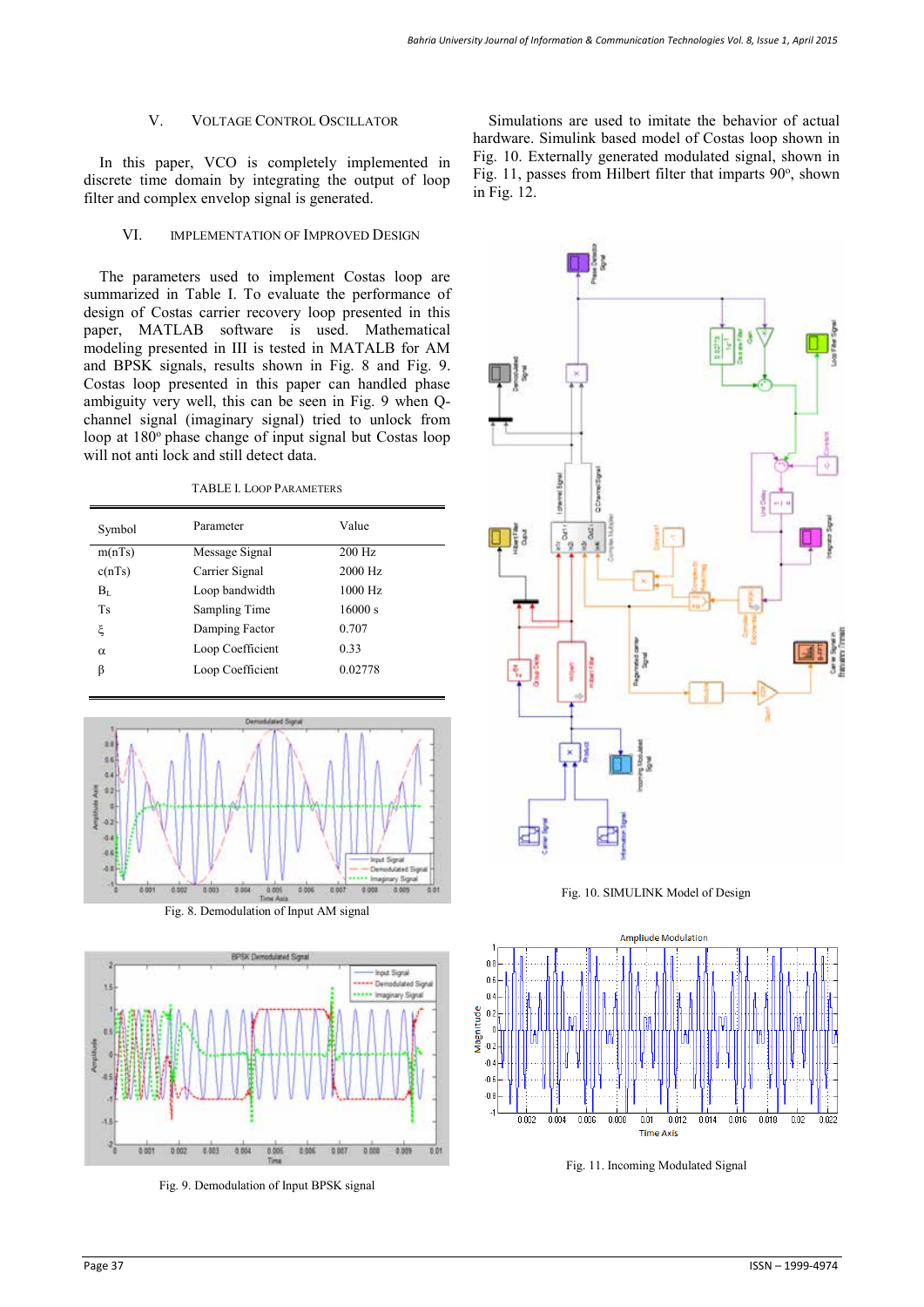

Fig. 12. Hilbert Filter Output

After hilbert filter, complex multiplier used to generate I and Q channel signals by using feedback estimated carrier signal. Implementation of complex multiplier shown in Fig. 13



Fig. 13. Complex Multiplier

I and Q channel signals passes from phase detector that generate error signal. Memory-less phase detector used in Costas loop that consists of multiplier whose output consist of multiplication of input signals. This type of detector use in high frequency applications as they can provide the product of high frequencies applied to its input.[17] Phase detector output shown in Fig. 14.



Fig. 14. Phase Detector Signal

Costas loop is a time-varying system because of the sin and  $m^2(nTs)$  terms in  $q(nTs)$ . Therefore, it cannot be characterized by a transfer function. However, when loop is in lock, it can be accurately approximated by timeinvariant system by using the small angle approximation presented in (15) then loop filter act as low pass filter on  $q(n)$ , shown in Fig. 15.



Fig. 15. Loop Filter Signal

Estimated feedback carrier signal generated after loop filter passes from VCO that was implemented completely in digital environment, its output signal shown in Fig. 16 and Fig. 17 in time and frequency domain respectively.







Fig. 17. Regenerated Carrier Signal

According to  $(16)$  and  $(17)$ , I and Q channel signals shown in Fig. 18.